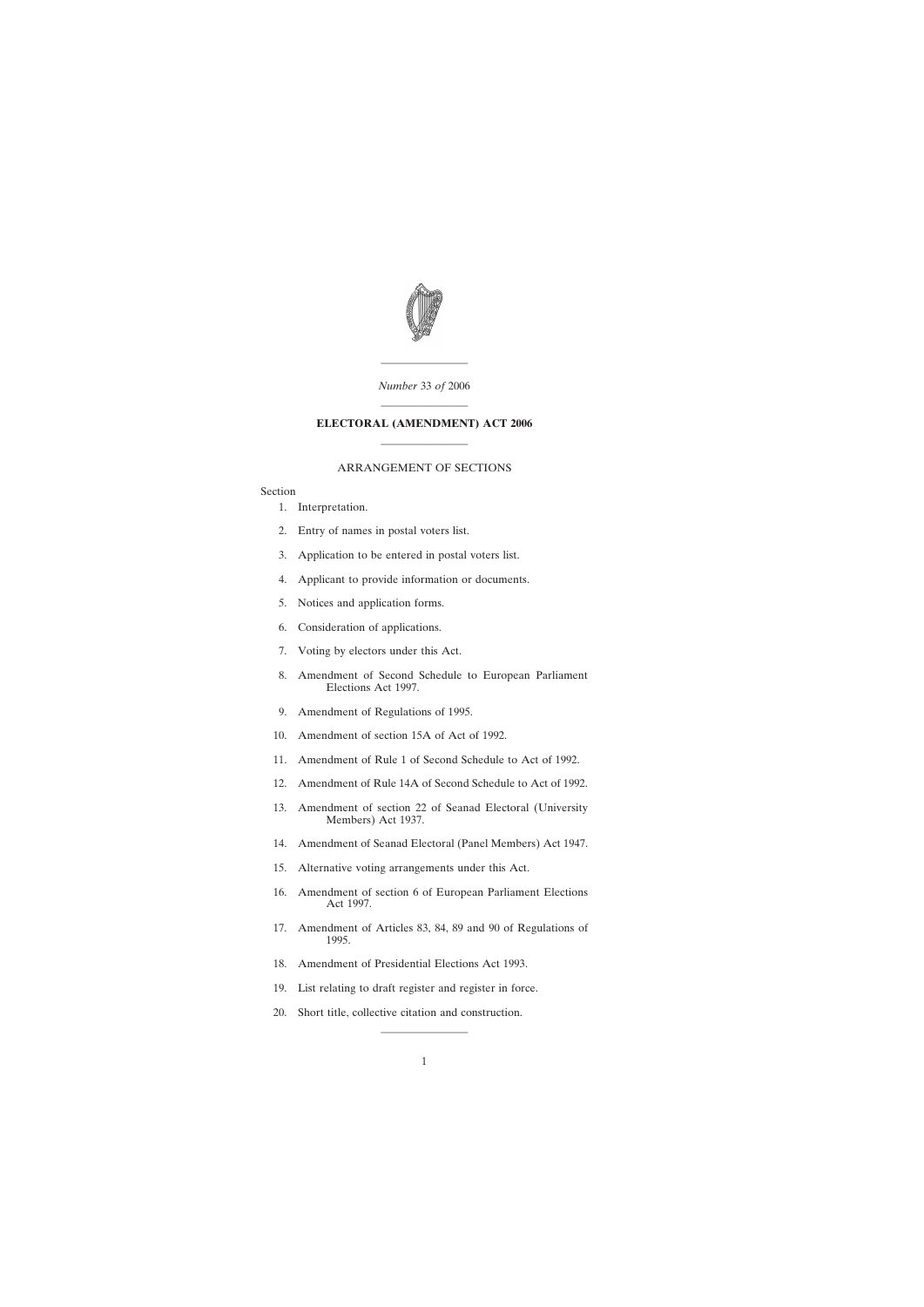## Acts Referred to

| Data Protection Acts 1988 and 2003                      |              |
|---------------------------------------------------------|--------------|
| Electoral Act 1992                                      | 1992, No. 23 |
| Electoral Act 1997                                      | 1997, No. 25 |
| Electoral Acts 1992 to 2005                             |              |
| Electoral (Amendment) Act 2002                          | 2002, No. 4  |
| European Parliament Elections Act 1997                  | 1997, No. 2  |
| European Parliament Elections Acts 1992 to 2004         |              |
| Local Elections Acts 1974 to 2004                       |              |
| Presidential Elections Act 1993                         | 1993, No. 28 |
| Presidential Elections Acts 1992 to 2004                |              |
| Prisons Acts 1826 to 1980                               |              |
| Referendum Act 1994                                     | 1994, No. 12 |
| Referendum Acts 1992 to 2004                            |              |
| Seanad Electoral (Panel Members) Act 1947               | 1947, No. 42 |
| Seanad Electoral (Panel Members) Acts 1947 to 2001      |              |
| Seanad Electoral (University Members) Act 1937          | 1937, No. 30 |
| Seanad Electoral (University Members) Acts 1937 to 2001 |              |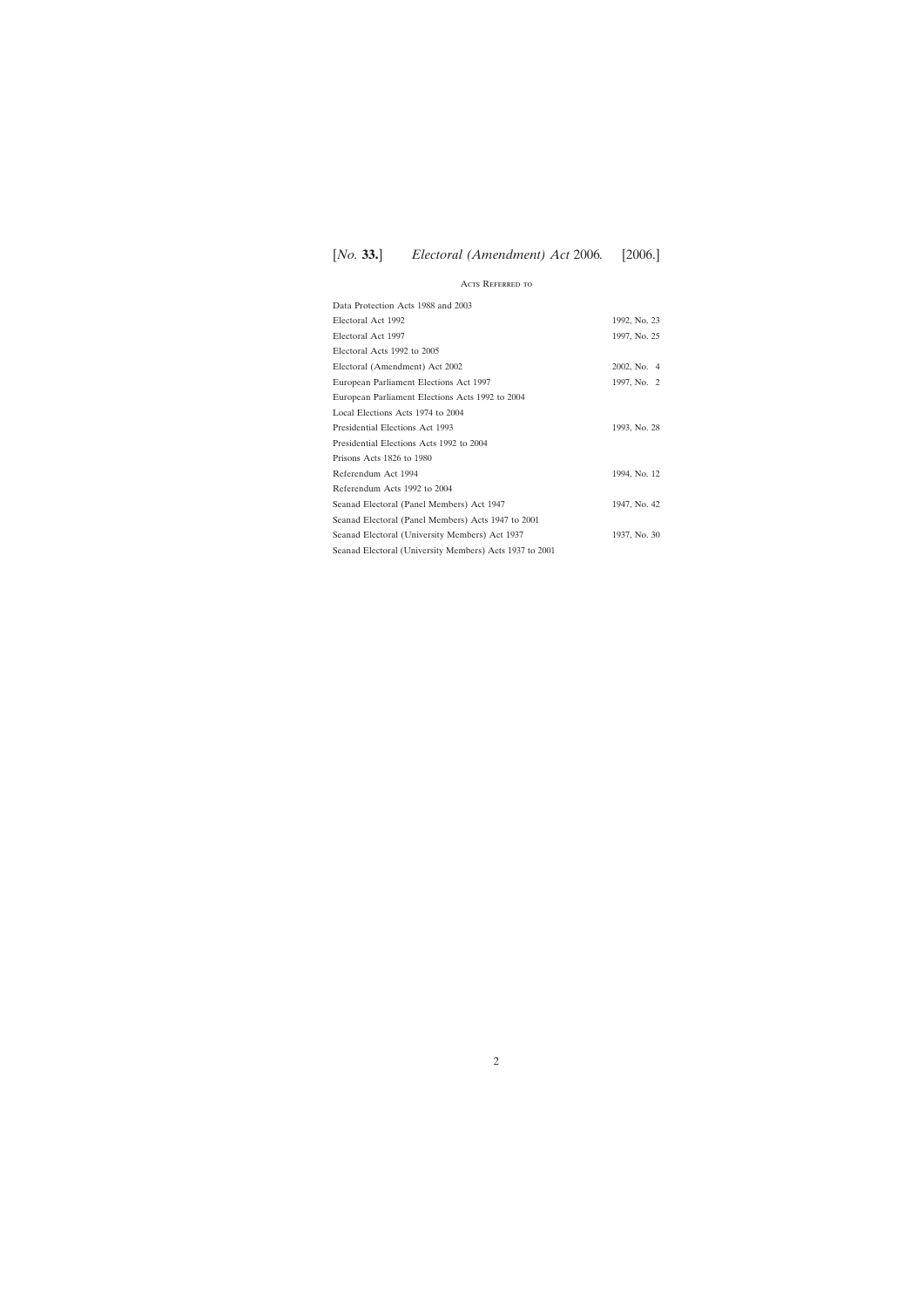<span id="page-2-0"></span>

*Number* 33 *of* 2006

————————

————————

### **ELECTORAL (AMENDMENT) ACT 2006**

————————

AN ACT TO PROVIDE FOR POSTAL VOTING AT ELEC-TIONS AND REFERENDUMS BY PERSONS WHO ARE IMPRISONED IN THE STATE AND WHO ARE ELIGIBLE TO VOTE AT ELECTIONS AND REFERENDUMS; TO AMEND THE PRESIDENTIAL ELECTIONS ACT 1993, THE EUROPEAN PARLIAMENT ELECTIONS ACT 1997 AND CERTAIN OTHER ENACTMENTS AND TO PROVIDE FOR RELATED MATTERS.

[11*th December*, 2006]

BE IT ENACTED BY THE OIREACHTAS AS FOLLOWS:

**1**.—In this Act—

Interpretation.

"Act of 1992" means the Electoral Act 1992;

"constitutional referendum" means a referendum on a proposal for the amendment of the Constitution;

"Minister" means the Minister for the Environment, Heritage and Local Government;

"ordinary referendum" means a referendum on a proposal other than a proposal for the amendment of the Constitution;

"prison" means—

- (*a*) a place to which the Prisons Acts 1826 to 1980 apply, or
- (*b*) Saint Patrick's Institution;

"referendum" means a constitutional referendum or an ordinary referendum;

"Regulations of 1995" means the Local Elections Regulations 1995 (S.I. No. 297 of 1995);

"relevant official", in relation to a prison, means the governor or other person in charge of the prison or any person employed in the prison who is authorised by the said governor or other person in charge to perform any function expressed by this Act, other than this section, to be performable by such an official.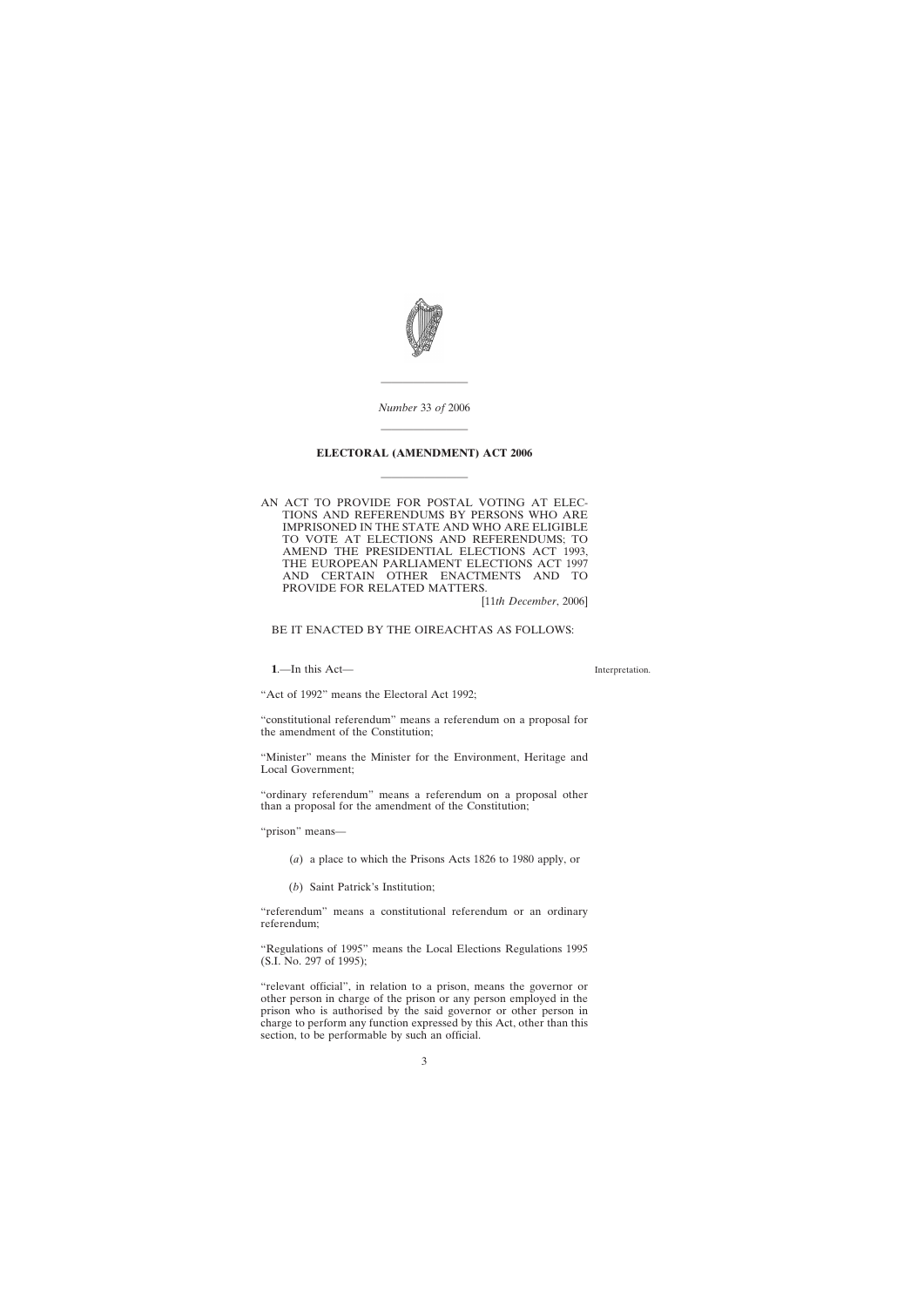<span id="page-3-0"></span>Entry of names in postal voters list.

Application to be entered in postal voters list.

**2**.—(1) The registration authority shall enter in the postal voters list the name of every elector who—

- (*a*) not later than the last date for making claims for corrections in the draft register applies to be so entered,
- (*b*) satisfies the registration authority that the circumstances of the elector's detention in prison, pursuant to an order of a court, are such as to render it likely that he or she will be unable to go in person on polling day to vote at the polling place for the polling district, and
- (*c*) satisfies the registration authority that he or she was ordinarily resident in the State prior to his or her detention in prison.
- (2) For the purposes of—
	- (*a*) determining in which of the postal voters lists (for the various constituencies in the State) his or her name shall be entered, and
	- (*b*) otherwise for the purposes of this section (other than *subsection (1)(c)*),

a person to whom this section applies shall be deemed to be ordinarily resident in the place where he or she would have been residing but for his or her detention in prison.

**3.**—(1) The following provisions shall apply in relation to an application to be entered in the postal voters list pursuant to *section 2*:

- (*a*) the application shall be in the form directed by the Minister;
- (*b*) the application shall be signed by the applicant or, if the applicant is unable to write, he or she shall place his or her mark on the application form and, in either case, the form shall be completed in accordance with the instructions provided thereon;
- (*c*) the application form, duly completed and accompanied by the certificate referred to in *subsection (2)*, shall be handed to the relevant official who shall send it or cause it to be sent by post so as to be received by the registration authority not later than the last date for making claims for corrections in the draft register.

(2) The certificate referred to in *subsection*  $(1)(c)$  is a certificate, in the form directed by the Minister, under the hand of the relevant official of the prison concerned stating that the applicant is a person who is detained in prison pursuant to an order of a court and the circumstances of the elector's detention are such as to render it likely that he or she will be unable to go in person on polling day to vote at the polling place for the polling district.

Applicant to provide information or documents.

**4**.—(1) A person making an application to be entered in the postal voters list pursuant to *section 2* shall furnish to the registration authority any information or documents in the applicant's possession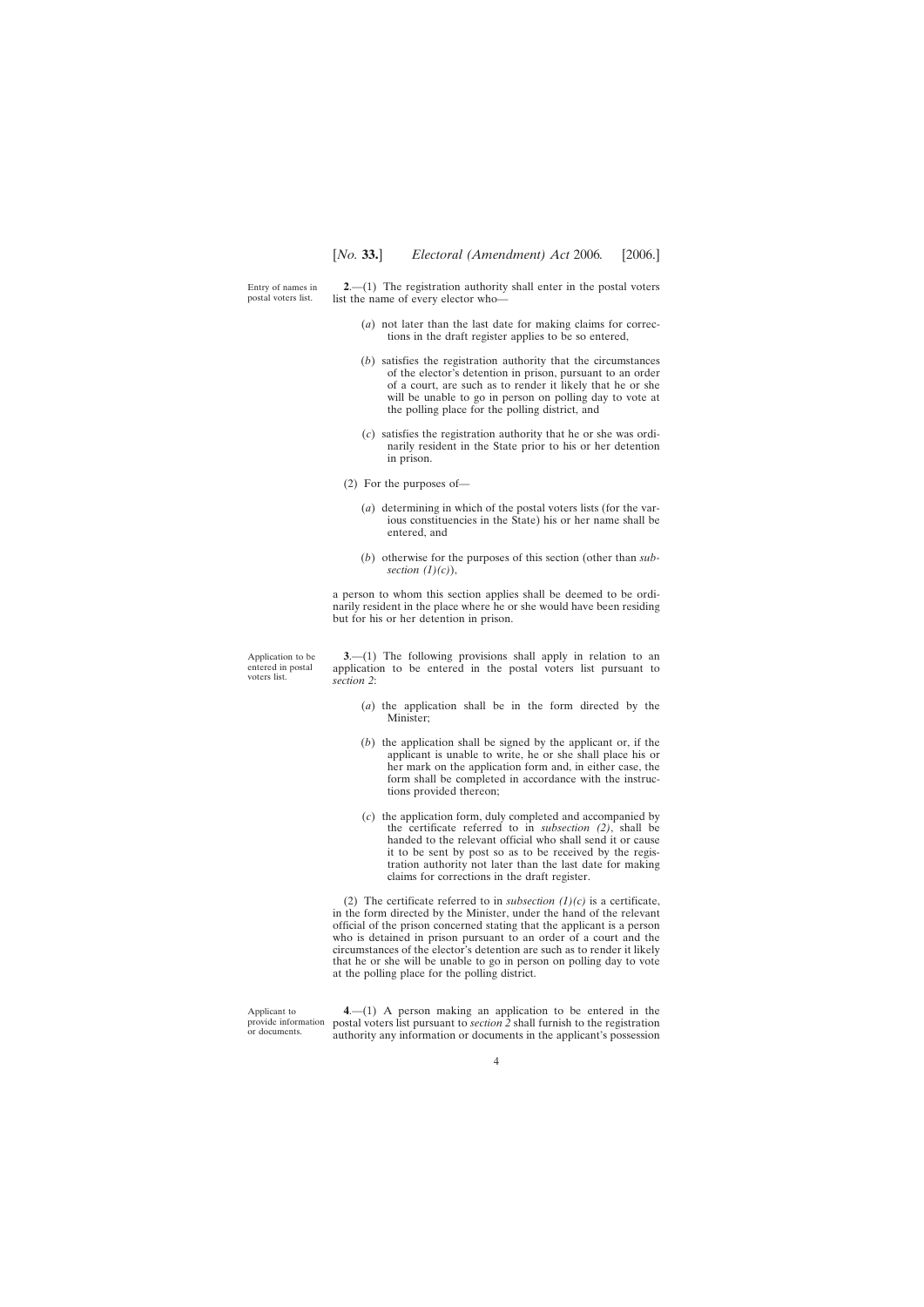<span id="page-4-0"></span>or procurement which the authority may require for the purposes of—

- (*a*) satisfying itself that the applicant is a person to whom *section 2* applies, or
- (*b*) determining the place where he or she would have been residing but for his or her detention in prison.

(2) If a registration authority makes a requirement pursuant to *subsection (1)*, it may specify in the requirement or in a subsequent notice given by it in relation to the requirement the period of time within which the requirement shall be complied with and, if the applicant does not comply within the period so specified, the application referred to in *subsection (1)* shall be deemed to have been withdrawn.

(3) The period of time (if any) specified in the requirement or notice referred to in *subsection (2)* shall not be less than 7 days from the day on which the requirement is made or the notice is given, as the case may be.

**5.**—(1) The registration authority shall, within the period of 14 Notices and days ending on the qualifying date for registration as an elector, application forms. arrange for the giving of public notice of—

- (*a*) the category of electors entitled to apply to be entered in the postal voters list pursuant to *section 2*,
- (*b*) the manner in which, and the time before which, applications under that section must be submitted, and
- (*c*) the times and places at which application forms for that purpose may be obtained.

(2) The registration authority shall arrange for the provision of application forms referred to in *subsection (1)* at such times and places as are specified in a notice pursuant to that subsection (and the places so specified shall include every prison situated in the area of the registration authority) and such an application form shall be supplied free of charge to any person who requests such a form.

**6**.—(1) Where the registration authority is satisfied that a person Consideration of making an application under *section 2* (the "applicant") applications.

- (*a*) is an elector to whom *section 2* applies,
- (*b*) has duly completed the application form referred to in *section 3*, and
- (*c*) has furnished the certificate required under *section 3*,

the registration authority shall—

(i) rule that the application is granted and mark the application form accordingly, and

5

(ii) notify the applicant of that ruling.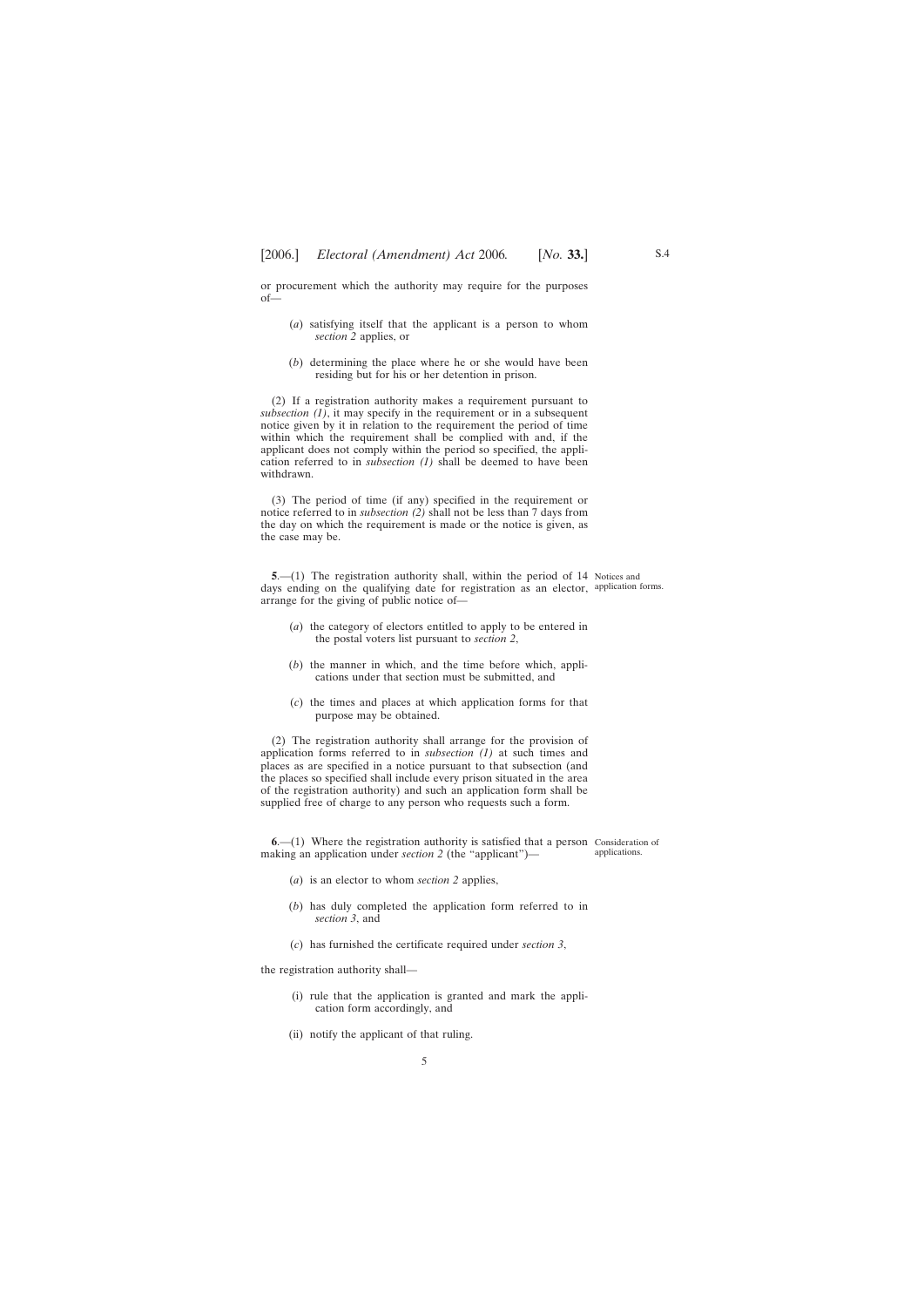<span id="page-5-0"></span>(2) Where the registration authority is not satisfied, as respects the applicant's application with regard to the matters referred to in *subsection*  $(1)(a)$ ,  $(b)$  and  $(c)$ , the registration authority shall—

- (*a*) rule that the application is refused and mark the application form accordingly, and
- (*b*) notify the applicant of that ruling and of the reason therefor.

(3) Subject to *subsection (4)*, whenever an application is received by the registration authority after the date specified in *section*  $2(1)(a)$ , the application shall be disregarded and the applicant shall be notified accordingly.

(4) An applicant may apply to be entered in the postal voters list in force at the date of coming into operation of this Act and, in this regard, the Minister may by order appoint—

- (*a*) a date to be the latest date for receiving applications under *section 2* in lieu of the date specified in *paragraph (a)* of *subsection (1)* of that section and *section 3(1)(c)*, and
- (*b*) a period within which the notice referred to in *section 5(1)* shall be given in lieu of the period specified therein,

and *subsection (3)* shall be construed accordingly.

(5) The Minister may include in an order under *subsection (4)* a provision providing that—

- (*a*) applicants who are duly entered in the postal voters list referred to in that subsection ("the first-mentioned list") following an application in that behalf made before the date appointed by that order shall be deemed also to be so entered in the postal voters list which comes into force immediately following the first-mentioned list ceasing to be in force, or
- (*b*) applicants who have applied for entry in the first-mentioned list before the date appointed by that order and whose applications are granted under this section shall, in lieu of being entered in the first-mentioned list, be duly entered in the postal voters list which comes into force immediately following the first-mentioned list ceasing to be in force.

(6) Rules 16 and 17 of Part II of the Second Schedule to the Act of 1992 shall apply to an appeal against a ruling of a registration authority in respect of an application under *section 2* (including that section as it has effect by virtue of *subsection (4)*) as they apply to an application for entry in the supplement to the register and, accordingly, the reference in the said Rule 16 to an application for entry in the supplement to the register shall, for the purposes of the application of that Rule by this subsection, be construed as a reference to an application for entry in the postal voters list under *section 2* (including that section as it has effect by virtue of *subsection (4)*).

Voting by electors under this Act.

**7**.—(1) The provisions of Part XIII of the Act of 1992 shall apply to the issue of ballot papers to, and the return of such ballot papers by, electors at a Dáil election whose names are entered in the postal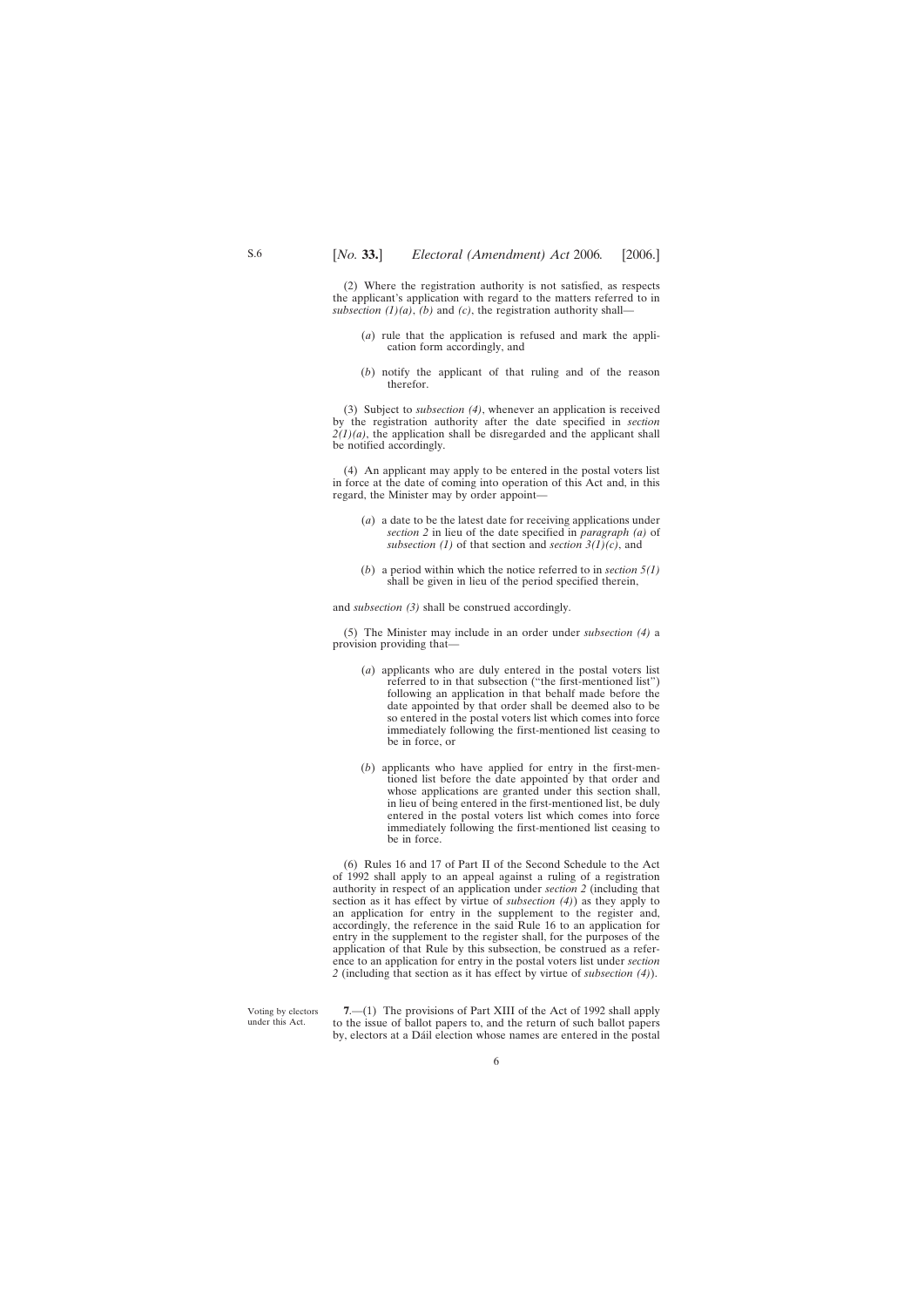voters list pursuant to this Act, subject to the following modifications:

- (*a*) an elector whose name is so entered in the postal voters list, in order to vote, shall in the presence of the relevant official of the prison in which he or she is detained do the following things in the following order:
	- (i) produce to the relevant official the envelope addressed to the elector pursuant to section 68 of that Act, the ballot paper (in relation to which the relevant official shall establish that it is unmarked) and a form of declaration of identity in the form directed by the Minister;
	- (ii) complete and sign the declaration of identity;
	- (iii) hand the declaration of identity to the relevant official who shall, on being satisfied as to the identity of the person who has signed the declaration, witness the signature and stamp the declaration of identity with the stamp of the prison and destroy the envelope addressed to the elector;
	- (iv) mark, in secret, the ballot paper;
	- (v) place the marked ballot paper in the ballot paper envelope, and effectually seal such envelope;
	- (vi) place the ballot paper envelope and the completed declaration of identity in the covering envelope and effectually seal that envelope;

and shall hand the last-mentioned envelope to the relevant official who shall send it or cause it to be sent by post to the returning officer;

- (*b*) a reference to "receipt", in relation to documents appropriate to such electors, shall be construed as a reference to "declaration of identity";
- (*c*) a reference to "receipt duly signed", in relation to such documents, shall be construed as a reference to "declaration of identity duly signed and witnessed and stamped with the stamp of the prison"; and
- (*d*) a reference to "sign", in relation to an elector who is unable to write, shall be construed as a reference to the making by the elector of his or her mark.

(2) The modifications of Part XIII of the Act of 1992 provided for in this section shall have effect in relation to the provisions of the said Part XIII as applied to presidential elections by section 40 of the Presidential Elections Act 1993, and to referendums by section 28 of the Referendum Act 1994.

(3) In this section—

"ballot paper envelope" has the meaning specified in section 68(3) of the Act of 1992;

"covering envelope" has the meaning specified in section 68(3) of the Act of 1992.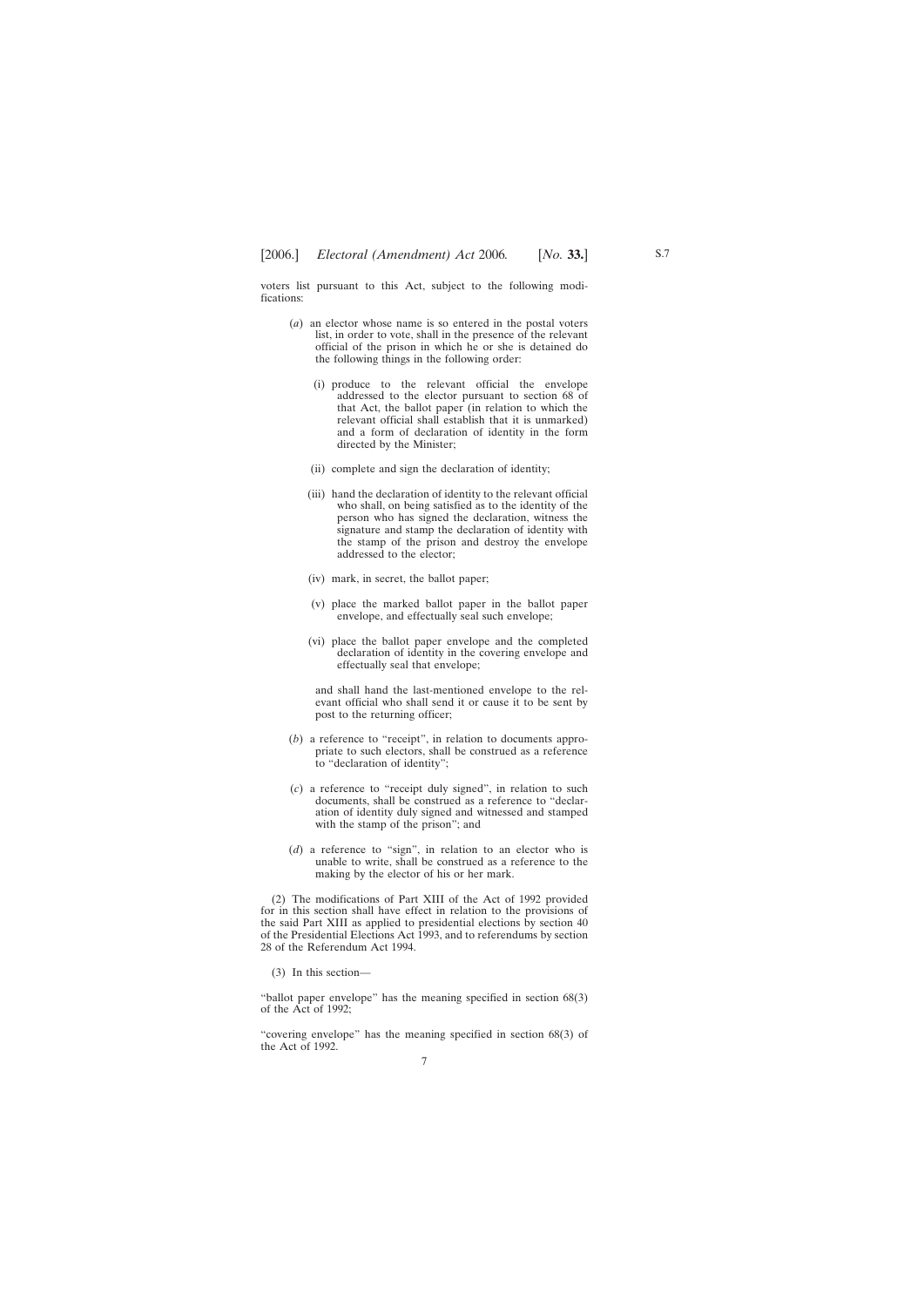<span id="page-7-0"></span>Amendment of Second Schedule to European Parliament Elections Act 1997.

**8**.—The European Parliament Elections Act 1997 is amended by inserting the following Rule after Rule 29A (inserted by section 69 of the Electoral Act 1997) of the Second Schedule:

"Voting by electors referred to in *section 2* of the *Electoral (Amendment) Act 2006*.

29B.—(1) The provisions of this Part shall apply to the issue of ballot papers to, and the return of such ballot papers by, electors whose names are entered in the postal voters list pursuant to the *Electoral (Amendment) Act 2006*, subject to the following modifications:

- (*a*) an elector whose name is so entered in the postal voters list, in order to vote, shall in the presence of the relevant official of the prison in which he or she is detained do the following things in the following order:
	- (i) produce to the relevant official the envelope addressed to the elector pursuant to Rule 32(3), the ballot paper (in relation to which the relevant official shall establish that it is unmarked) and a form of declaration of identity in the form directed by the Minister;
	- (ii) complete and sign the declaration of identity;
	- (iii) hand the declaration of identity to the relevant official who shall, on being satisfied as to the identity of the person who has signed the declaration, witness the signature and stamp the declaration of identity with the stamp of the prison and destroy the envelope addressed to the elector;
	- (iv) mark, in secret, the ballot paper;
	- (v) place the marked ballot paper in the ballot paper envelope, and effectually seal such envelope;
	- (vi) place the ballot paper envelope and the completed declaration of identity in the covering envelope and effectually seal that envelope;

and shall hand the last-mentioned envelope to the relevant official who shall send it or cause it to be sent by post to the local returning officer;

- (*b*) a reference to 'receipt', in relation to documents appropriate to such electors, shall be construed as a reference to 'declaration of identity';
- (*c*) a reference to 'receipt duly signed', in relation to such documents, shall be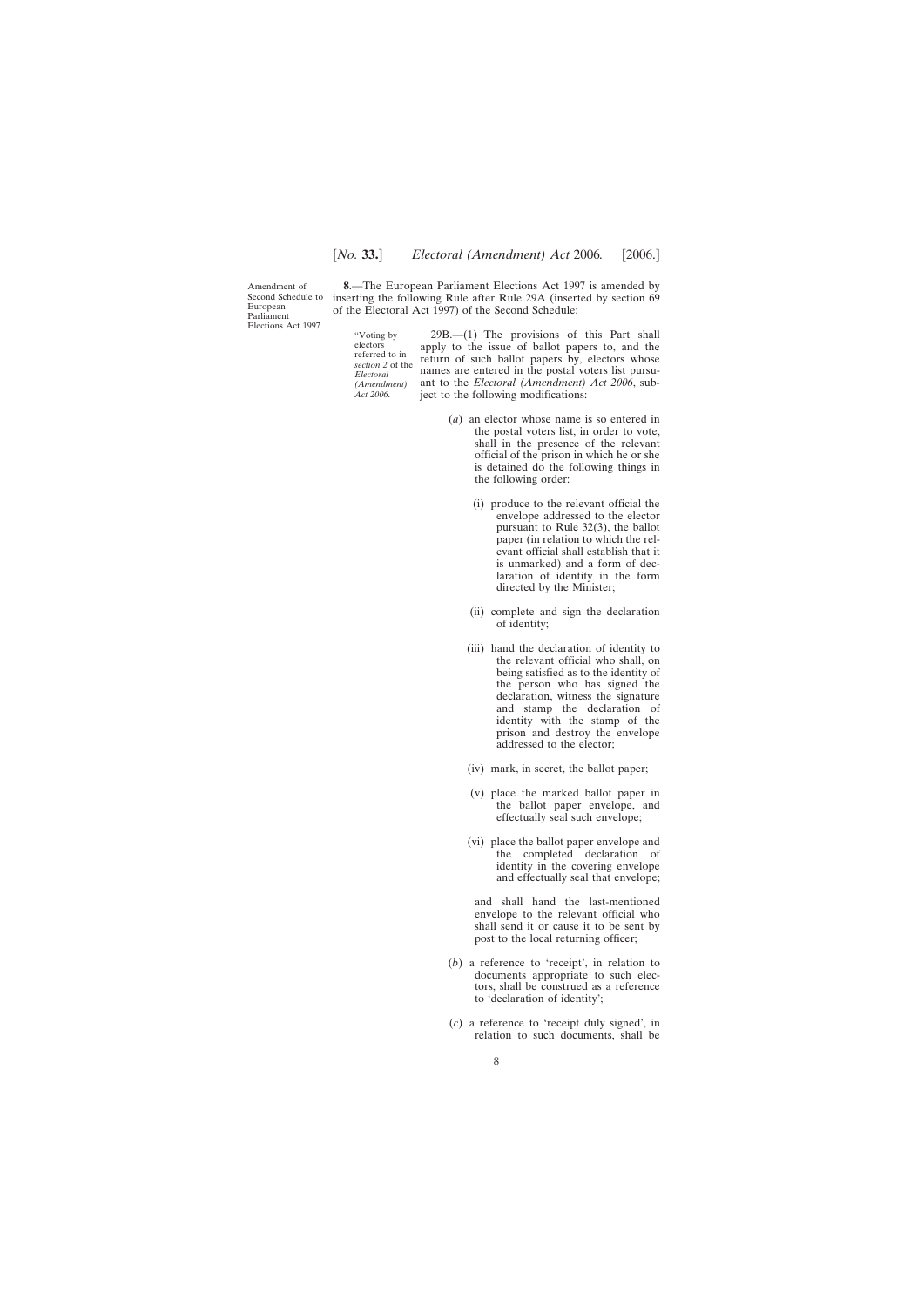<span id="page-8-0"></span>construed as a reference to 'declaration of identity duly signed and witnessed and stamped with the stamp of the prison'; and

- (*d*) a reference to 'sign', in relation to an elector who is unable to write, shall be construed as a reference to the making by the elector of his or her mark.
- (2) In this Rule—

'ballot paper envelope' has the meaning specified in Rule 32(3);

'covering envelope' has the meaning specified in Rule 32(3);

'relevant official' has the meaning specified in *section 1* of the *Electoral (Amendment) Act 2006*.".

**9**.—The Regulations of 1995 are amended by inserting the follow-Amendment of ing Article after Article 30A (inserted by section 70 of the Electoral Regulations of Act 1997):

1995.

"Voting by electors referred to in *section 2* of the *Electoral (Amendment) Act 2006*.

30B.—(1) The provisions of this Part shall apply to the issue of ballot papers to, and the return of such ballot papers by, electors whose names are entered in the postal voters list pursuant to the *Electoral (Amendment) Act 2006*, subject to the following modifications:

- (*a*) an elector whose name is so entered in the postal voters list, in order to vote, shall in the presence of the relevant official of the prison in which he or she is detained do the following things in the following order:
	- (i) produce to the relevant official the envelope addressed to the elector pursuant to Article 33(3), the ballot paper (in relation to which the relevant official shall establish that it is unmarked) and a form of declaration of identity in the form directed by the Minister;
	- (ii) complete and sign the declaration of identity;
	- (iii) hand the declaration of identity to the relevant official who shall, on being satisfied as to the identity of the person who has signed the declaration, witness the signature and stamp the declaration of identity with the stamp of the prison and destroy the envelope addressed to the elector;
	- (iv) mark, in secret, the ballot paper;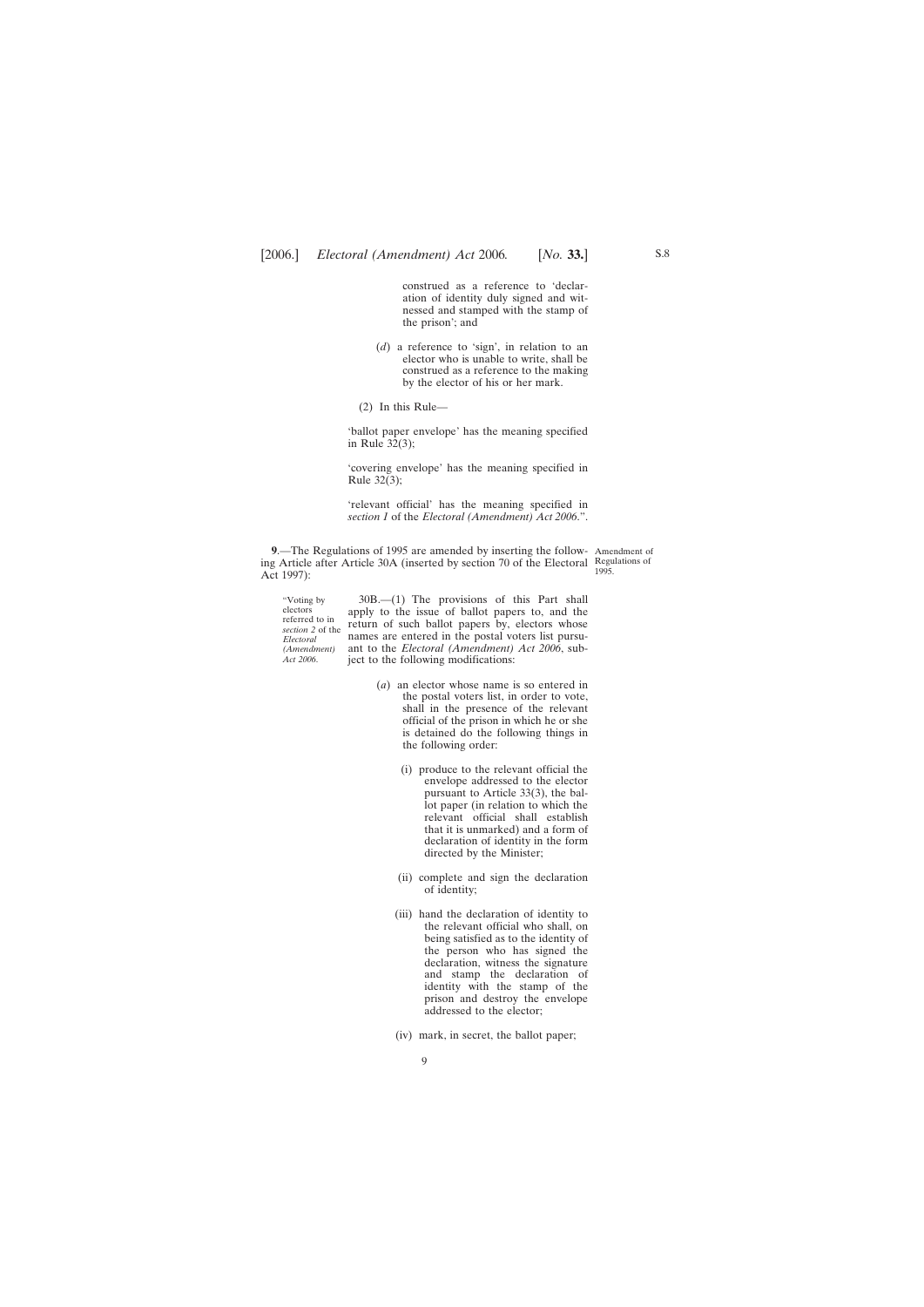- <span id="page-9-0"></span>(v) place the marked ballot paper in the ballot paper envelope, and effectually seal such envelope;
- (vi) place the ballot paper envelope and the completed declaration of identity in the covering envelope and effectually seal that envelope;

and shall hand the last-mentioned envelope to the relevant official who shall send it or cause it to be sent by post to the returning officer;

- (*b*) a reference to 'receipt', in relation to documents appropriate to such electors, shall be construed as a reference to 'declaration of identity';
- (*c*) a reference to 'receipt duly signed', in relation to such documents, shall be construed as a reference to 'declaration of identity duly signed and witnessed and stamped with the stamp of the prison'; and
- (*d*) a reference to 'sign', in relation to an elector who is unable to write, shall be construed as a reference to the making by the elector of his or her mark.

(2) In this Article—

'ballot paper envelope' has the meaning specified in Article 33(3);

'covering envelope' has the meaning specified in Article 33(3);

'relevant official' has the meaning specified in *section 1* of the *Electoral (Amendment) Act 2006*.".

**10**.—Section 15A of the Act of 1992 (inserted by section 76 of the Electoral Act 1997) is amended—

- (*a*) in subsection (1), by substituting ", in section 63 of the Electoral Act 1997 or in *section 2* of the *Electoral (Amendment) Act 2006*" for "or in section 63 of the Electoral Act, 1997";
- (*b*) by inserting the following paragraph after paragraph (*b*) of subsection (2):
	- "(*bb*) The provisions of *sections 3, 4, 5* (other than *subsection (1)*) and *6* (other than *subsections (3), (4)*, *(5)* and *(6)*) of the *Electoral (Amendment) Act 2006* shall apply to an application for entry in the supplement to the postal voters list under this section from an elector referred to in *section 2* (but who has not complied with *subsection (1)(a)* of that section) of that Act as if:

Amendment of section 15A of Act of 1992.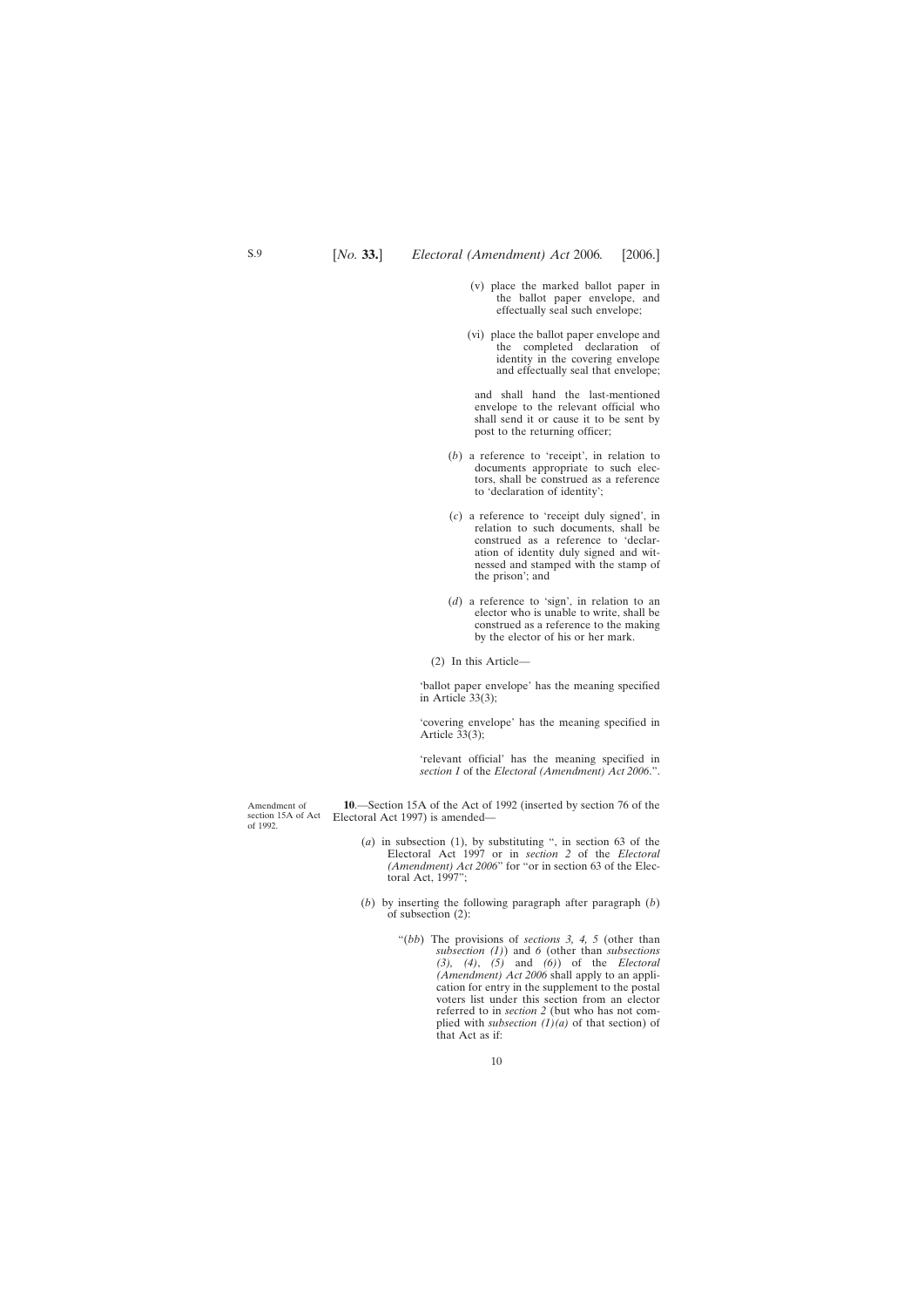- <span id="page-10-0"></span>(i) references to 'postal voters list' were references to 'supplement to the postal voters list';
- (ii) references to '*section 2*', other than those which occur in *sections 4(1)(a)* and  $6(1)(a)$ , were references to this section;
- (iii) in *section*  $3(1)(c)$ , 'to the registration authority' were substituted for 'so as to be received by the registration authority not later than the last date for making claims for corrections in the draft register'; and
- (iv) in *section 5(2)*, '*section 3*' were substituted for '*subsection (1)* at such times and places as are specified in a notice pursuant to that subsection (and the places so specified shall include every prison situated in the area of the registration authority)'.".

**11**.—(1) The Table to Rule 1(4) of the Second Schedule to the Amendment of Act of 1992 is amended as respects, and only as respects, the prep-Rule 1 of Second aration of the register of electors which comes into force immediately  $\frac{\text{Scheduled to Act of}}{1002}$ following the register in force at the date of coming into operation of this Act, by substituting—

1992.

- (*a*) in paragraph 7, "9th December" for "25th November",
- (*b*) in paragraph 8, "12th December" for "30th November", and
- (*c*) in paragraph 9, "12th January" for "23rd December".

(2) In this section "preparation", in relation to the register of electors, includes any relevant act in relation to the register mentioned in the Table to Rule 1(4) of the Second Schedule to the Act of 1992.

(3) This section shall be deemed to have come into operation on 25 November 2006.

**12**.—Rule 14A of the Second Schedule to the Act of 1992 (inserted Amendment of by section 1 of the Electoral (Amendment) Act 2002) is amended—

Rule 14A of Second Schedule to Act of 1992.

- (*a*) in paragraph (1), by substituting "Subject to paragraphs (2) and  $(2A)$ ," for "Subject to paragraph  $(2)$ ,", and
- (*b*) by inserting the following paragraphs after paragraph (2):

"(2A) The following provisions shall apply in relation to an application to be entered in the supplement to the register of electors by an elector who is detained in prison pursuant to an order of a court:

- (*a*) the application shall be in the form directed by the Minister;
- (*b*) the application shall be signed by the applicant or, if the applicant is unable to write, he or she shall place his or her mark on the application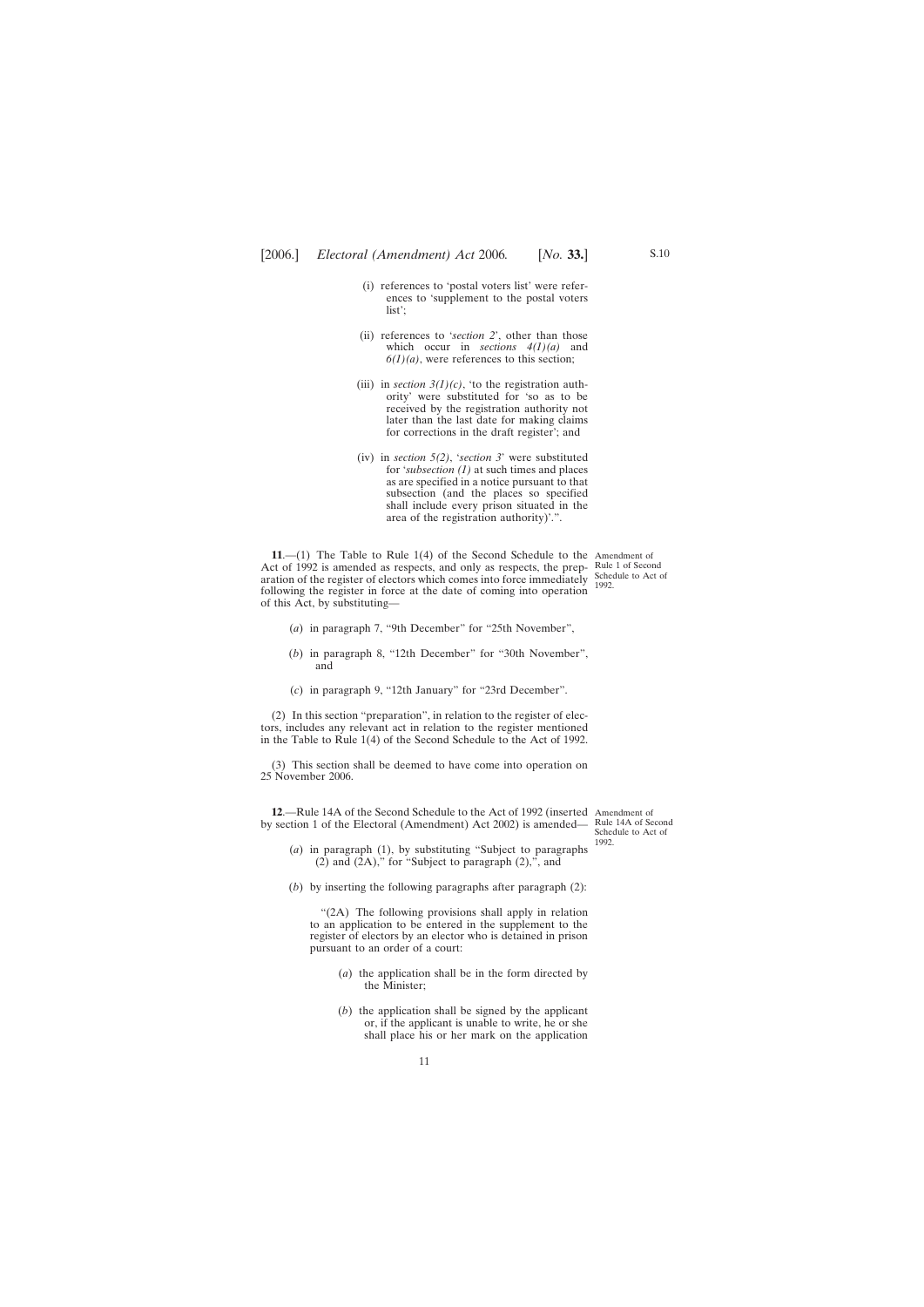form and, in either case, the form shall be completed in accordance with the instructions provided thereon;

<span id="page-11-0"></span>(*c*) the application form, duly completed and accompanied by the certificate referred to in paragraph (2B), shall be handed to the relevant official (within the meaning of *section 1* of the *Electoral (Amendment) Act 2006*) who shall send it or cause it to be sent by post to the registration authority.

(2B) The certificate referred to in subparagraph (*c*) of paragraph (2A) is a certificate, in the form directed by the Minister, under the hand of the relevant official of the prison concerned stating that he or she is satisfied as to the identity of the applicant.".

**13**.—Section 22 of the Seanad Electoral (University Members) Act 1937 is amended by inserting the following subsection after subsection  $(3)$ :

"(4) In this section—

the word 'prison' has the meaning assigned to it in *section 1* of the *Electoral (Amendment) Act 2006*;

the expression 'relevant official' has the meaning assigned to it in *section 1* of the *Electoral (Amendment) Act 2006*;

the expression 'returning by post' includes, in the case of an elector who is detained in prison pursuant to an order of a court, the return by the relevant official, or by a person acting under the relevant official's direction, of the documents referred to in subsection (1) on behalf of the elector concerned.".

**14**.—The Seanad Electoral (Panel Members) Act 1947 is amended—

- (*a*) in section 2—
	- (i) by inserting the following definition after that of "prescribed":

"the word 'prison' has the meaning assigned to it in *section 1* of the *Electoral (Amendment) Act 2006*;",

and

(ii) by inserting the following definition after that of "the register of nominating bodies":

"the expression 'relevant official' has the meaning assigned to it in *section 1* of the *Electoral (Amendment) Act 2006*;",

(*b*) in section 51, by inserting the following subsection after subsection (3):

"(4) In this section the expression 'returning by registered post' includes, in the case of an elector who is detained in prison pursuant to an order of a court, the

Amendment of section 22 of Seanad Electoral (University Members) Act 1937.

Amendment of Seanad Electoral (Panel Members) Act 1947.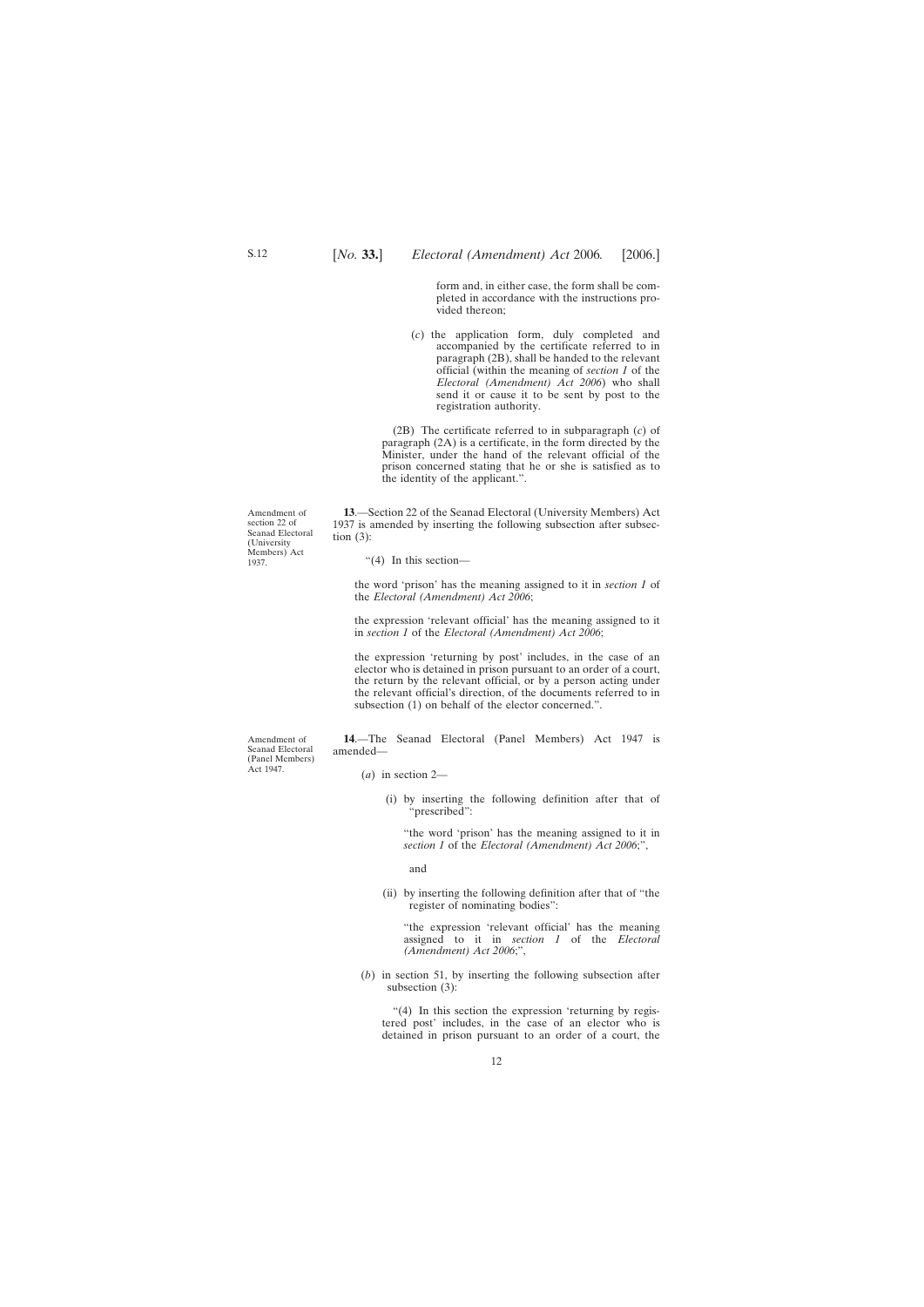<span id="page-12-0"></span>return by the relevant official, or by a person acting under the relevant official's direction, of the documents referred to in subsection (1) on behalf of the elector concerned.",

(*c*) in section 73, by inserting the following subsection after subsection (1):

"(2) In this section the expression 'returning by registered or ordinary post' includes, in the case of an elector who is detained in prison pursuant to an order of a court, the return by the relevant official, or by a person acting under the relevant official's direction, of the documents referred to in subsection (1) on behalf of the elector concerned.",

and

- (*d*) in the First Schedule—
	- (i) in paragraph (1) of Rule 8—
		- (I) in subparagraph (*b*), by substituting "elector," for "elector.", and
		- (II) by inserting the following subparagraph after subparagraph (*b*):

"(*c*) where the authorised person referred to in subparagraph (*b*) is the relevant official, he, on being handed the covering envelope, shall affix thereto in the prescribed manner a label in the prescribed form and, if he is satisfied that it is proper to sign the certificate appearing on the label, shall sign that certificate and send the covering envelope or cause it to be sent by registered post to the Seanad returning officer.",

- (ii) in paragraph (2) of Rule 8—
	- (I) in subparagraph (*f*), by substituting "nominate," for "nominate.", and
	- (II) by inserting the following subparagraph after subparagraph (*f*):

"(*g*) in case the elector is an elector who is detained in prison pursuant to an order of a court, the relevant official of the prison where he or she is detained.".

**15.**—(1) Where an elector's name is entered in the postal voters Alternative voting list pursuant to this Act the elector may give notice in writing to the arrangements under registration authority—

this Act.

- (*a*) on or before the second day after the dissolution of the Dáil at a general election, or
- (*b*) on or before the second day after the date of the making of the order appointing polling day at a Dáil bye-election, or a Presidential, European or local election, or a referendum,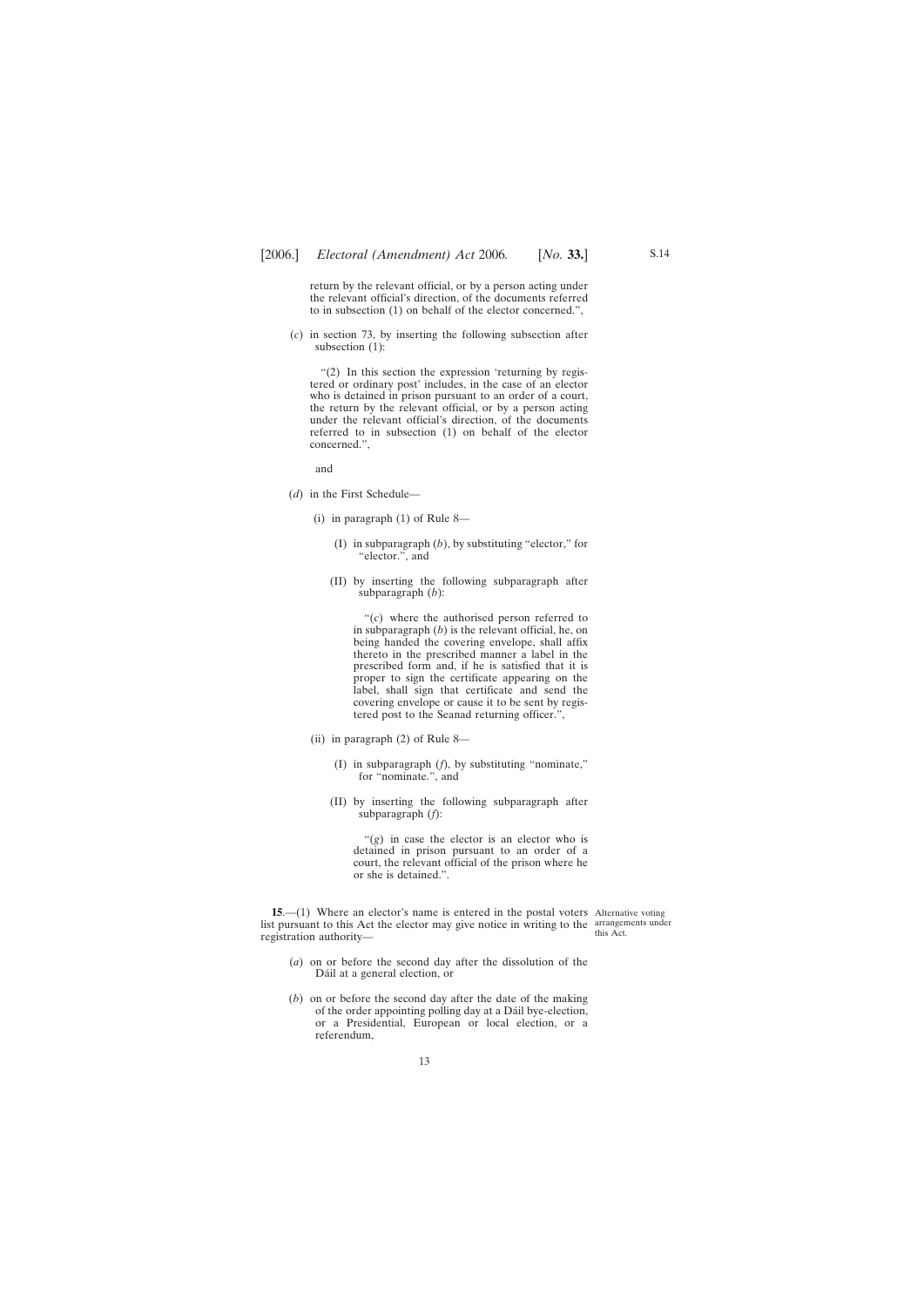<span id="page-13-0"></span>requesting that his or her name be deleted from the postal voters list and the registration authority shall comply with that request.

(2) Notwithstanding the provisions of *subsection (1)*, where a request by an elector to have his or her name deleted from the postal voters list is received after the relevant date referred to in *paragraph (a)* or *(b)* of that subsection in relation to an election or a referendum but before the relevant date referred to in either *paragraph (a)* or *(b)* in relation to another election or referendum, the poll at which is to be held on the same day, the relevant date for the second or subsequent election or referendum shall apply to a request received under either of the said paragraphs in connection with the elections or referendums.

- (3) Where—
	- (*a*) an elector's name is entered in the postal voters list pursuant to this Act and the elector is discharged from the prison in which he or she has been detained before polling day at an election or a referendum in circumstances where the elector has not given notice in accordance with *subsection (1)*, and
	- (*b*) the envelope in respect of the elector containing a ballot paper and the other documents referred to in section 68 of the Act of 1992, Rule 32 of the Second Schedule to the European Parliament Elections Act 1997 or Article 33 of the Regulations of 1995, as the case may be, is returned before that polling day by the relevant official of the prison as a ballot paper and documents that have not been delivered to a person whose name has been entered in the postal voters list pursuant to this Act,

then the returning officer may re-address the envelope and send it by post to the elector concerned at his or her address.

(4) The relevant official of a prison may re-address an envelope containing a ballot paper and the other documents referred to in section 68 of the Act of 1992, Rule 32 of the Second Schedule to the European Parliament Elections Act 1997 or Article 33 of the Regulations of 1995, as the case may be, and send it by post to another prison where the elector concerned is detained or, as the case may be, to the returning officer if the elector is no longer detained in any prison.

(5) In a case to which *subsection (3)* applies, the elector concerned shall be deemed to be a postal voter for the purposes of Part VII of the Electoral Act 1997, and section 68 of that Act, Rule 29A of the Second Schedule to the European Parliament Elections Act 1997 or Article 30A of the Regulations of 1995, as the case may be, shall accordingly apply to voting by the elector.

Amendment of section 6 of European Parliament Elections Act 1997.

**16**.—Section 6 of the European Parliament Elections Act 1997 is amended by inserting the following subsection after subsection (1):

"(1A) It shall be lawful for a member of the Garda Síochána or an official of the registration authority to take and receive a statutory declaration referred to in subsection (1).".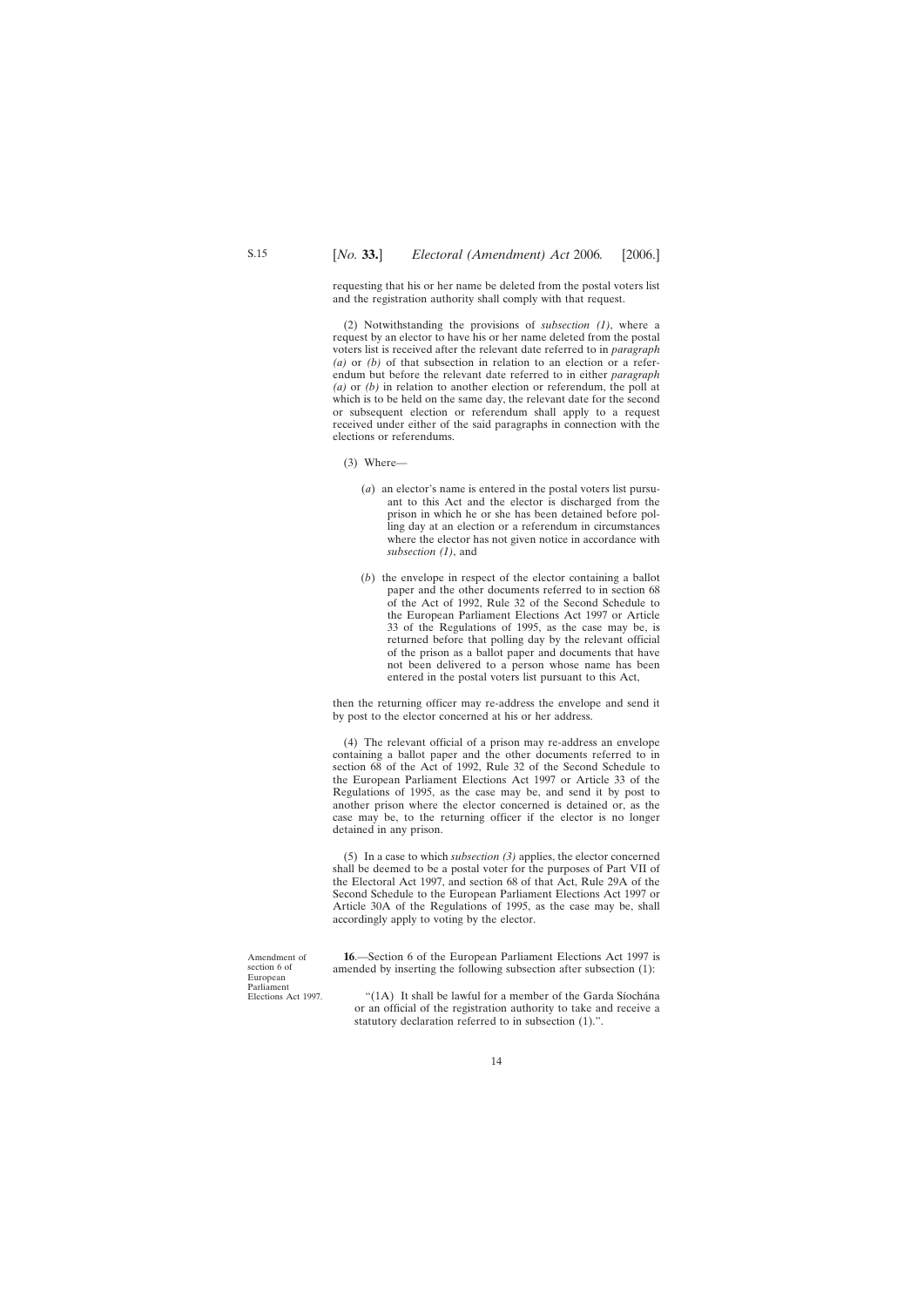<span id="page-14-0"></span>**17**.—The Regulations of 1995 are amended—

(*a*) in Article 83, by substituting the following subarticle for subarticle (8):

"(8) The returning officer shall not transfer the surplus of a candidate deemed to be elected whenever that surplus, together with any other surplus not transferred, is less than both the difference between the quota and the number of votes credited to the highest continuing candidate and the difference between the numbers of the votes credited to the two lowest continuing candidates.",

(*b*) in Article 84, by substituting the following subarticle for subarticle (2):

"(2) Where the total of the votes of the two or more lowest candidates together with any surplus not transferred is less than the number of votes credited to the next highest candidate, the returning officer shall in one operation exclude such two or more lowest candidates.",

- (*c*) in Article 89, by deleting "in the order ascertained in accordance with article 88", and
- (*d*) in Article 90(3)—
	- (i) by substituting "transfer of votes and" for "transfer of votes,", and
	- (ii) by substituting "place." for "place, and the order in which the candidates were elected.".

**18**.—The Presidential Elections Act 1993 is amended—

Amendment of Presidential Elections Act 1993.

- (*a*) in section 20, by substituting "3 p.m." for "12 noon", and
- (*b*) in section 51(2), by substituting for "operation." the following:

"operation, provided that—

- (*a*) the number of votes credited to the second lowest candidate is greater than one quarter of the quota, or
- (*b*) where the number of votes credited to any one of such two or more lowest candidates does not exceed one quarter of the quota, it is clear that the exclusion of the candidates separately in accordance with subsection (1) could not result in a number of votes exceeding one quarter of the quota being credited to any such candidate.".

**19**.—Notwithstanding anything in the Data Protection Acts 1988 List relating to draft and 2003, a registration authority may, for the purposes of assisting register and register in the preparation of a complete and accurate register of electors, prepare and publish, at any time after it publishes a draft register of electors in accordance with Rule 5 of the Second Schedule to the Act of 1992, a list, in such form and manner as the authority considers

in force.

Amendment of Articles 83, 84, 89 and 90 of Regulations of 1995.